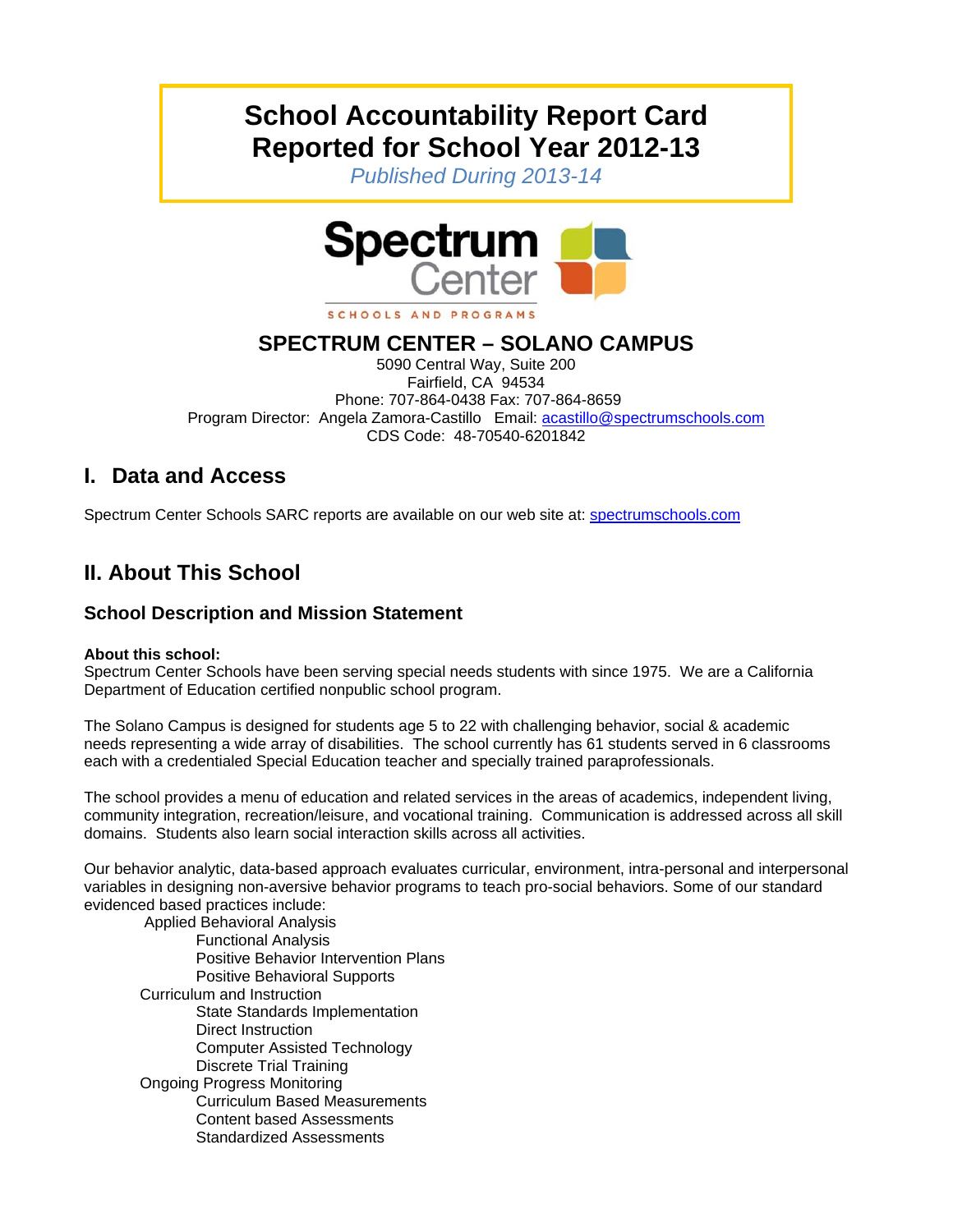Data is collected on academic achievement and on each Individualized Educational Plan (IEP) goal weekly. The data is reviewed monthly to assess the student's progress. Lessons plans are revised as needed to assure student learning. A progress report and/or report card is completed for every student and is provided to both the parent and LEA quarterly per the IEP and master contract.

Spectrum Center Schools monitor progress on targeted campus goals quarterly. An Internal Accountability Review is conducted annually.

**Mission Statement:**<br>Our mission is to provide personalized, evidence-based educational services for non-traditional learners in collaboration with families and public school districts.

#### **Opportunities for Parental Involvement**

Parents are involved in the student enrollment process, parent/teacher conferences, IEP development and approval.

In addition, our school attempts to host a parent/care-provider and student social event every other month. These are opportunities for parents to either attend a school event or an after-school event such as Science fairs, craft fairs, Back to School Night, relay events, going to a bowling alley, playing miniature golf, or attending fundraisers. These events give parents/care-providers the opportunity to see what their children are learning and how much they are working on building their social skills. Parents/care-providers also have the opportunity to meet other parents/care-providers, which can help with finding out resources for their children and themselves.

Teachers make weekly phone calls/e-mails or written notes to parents to touch base and share how the child's week went as well as ask for parent input.

When needed, Spectrum Center has provided trainings to help parents with challenges at home, such as ABA principles, video modeling for those with Autism, and many others.

### **Student Enrollment by Grade Level (School Year 2012-13)**

This table displays the number of students enrolled in each grade level (determined by age) at the school.

| <b>Grade Level</b> | <b>Number of Students</b> | <b>Grade Level</b>         | <b>Number of Students</b> |
|--------------------|---------------------------|----------------------------|---------------------------|
| Kindergarten       |                           | <b>Ungraded Elementary</b> |                           |
| Grade 1            |                           | Grade 9                    |                           |
| Grade 2            |                           | Grade 10                   | 10                        |
| Grade 3            |                           | Grade 11                   |                           |
| Grade 4            |                           | Grade 12                   |                           |
| Grade 5            | 6                         | <b>Ungraded HS</b>         |                           |
| Grade 6            | 5                         | <b>Post-Secondary</b>      | 16                        |
| Grade 7            |                           |                            |                           |
| Grade 8            |                           | <b>Total Enrollment</b>    | 78                        |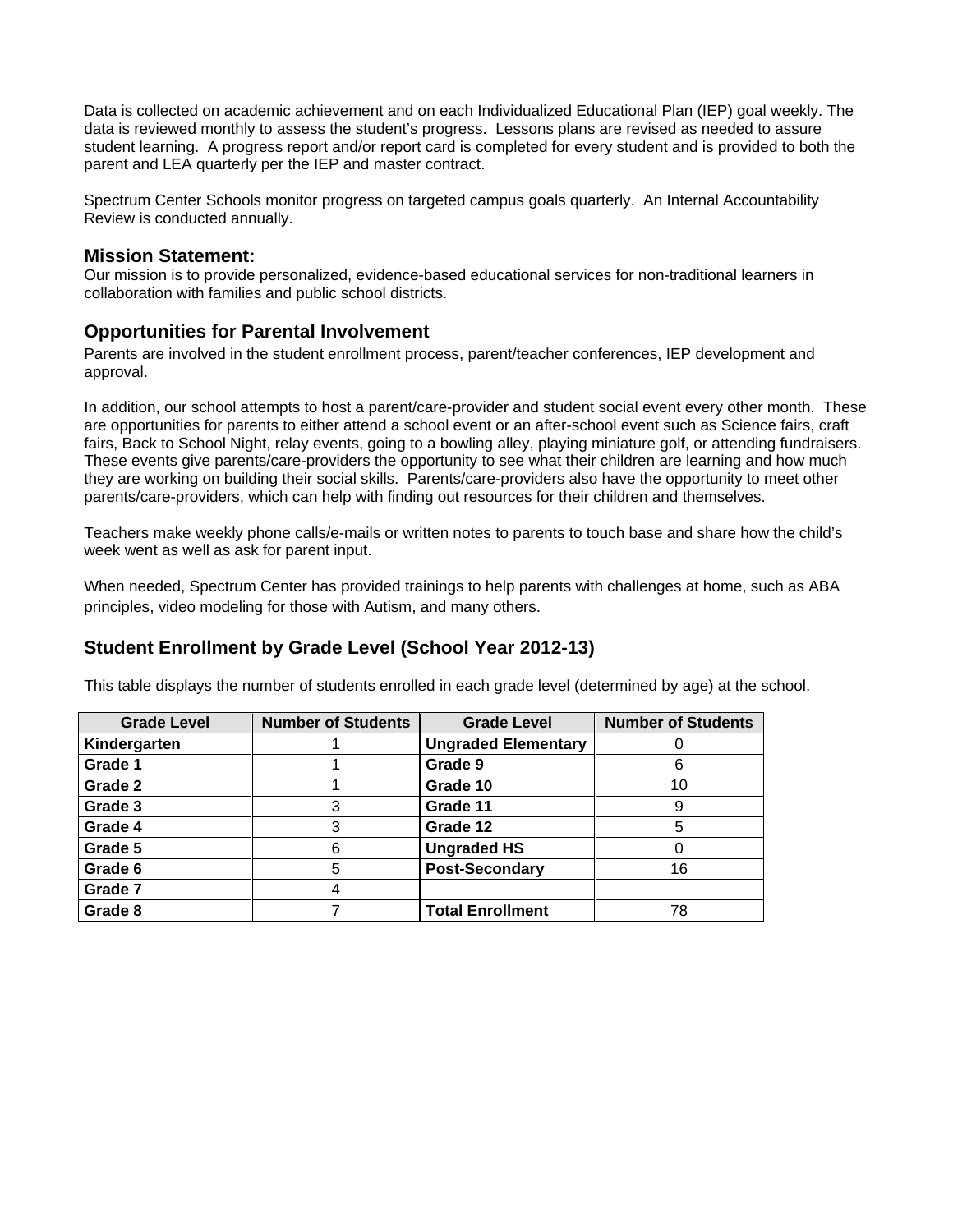### **Student Enrollment by Group**



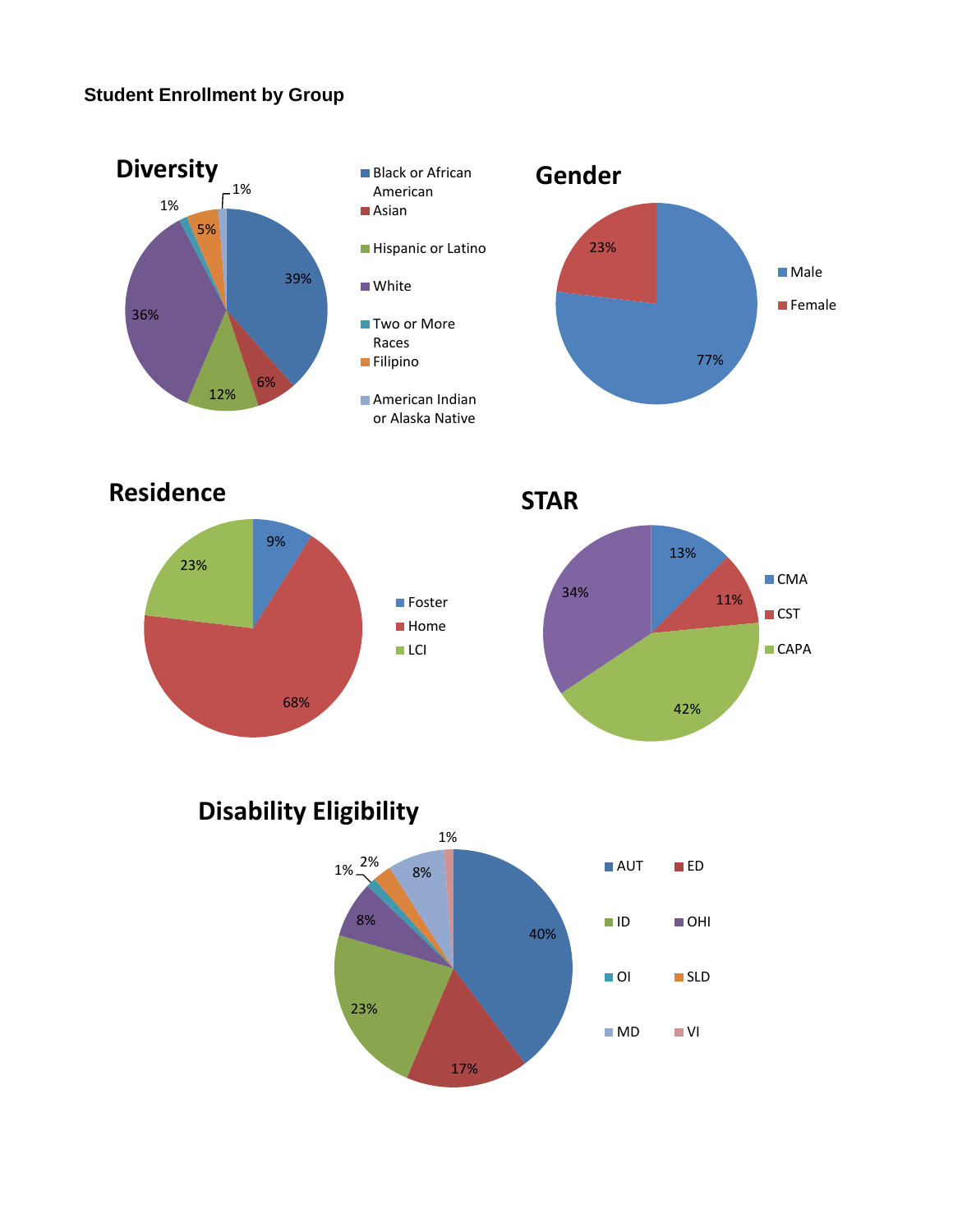### **Average Class Size**

Our model is to provide small classroom sizes which range from 8 to 12 students in a classroom. Students are in classrooms according to age and function level. In the 2012-2013 school year, the Solano Campus served an average of 64 students in 7 classrooms.

### **III. School Climate**

### **School Safety Plan (School Year 2012-13)**

All staff receive required trainings including, but not limited to:  $1<sup>st</sup>$  Aide/CPR, Hughes Bill, incident report writing, emergency preparedness, blood borne pathogens, student supervision, safety in the work place, sexual harassment, abuse reporting and universal precautions.

The campus has a safety team which meets monthly. The safety team is responsible for monitoring monthly classroom safety and risk abatement checklist, maintaining adequate first aide and blood borne pathogen supplies and reviewing safety incidents as needed. Morning sweeps of the grounds are conducted to insure the campus is secure and free from dangerous debris.

Emergency preparedness includes monthly fire drills, monthly earthquake drills, monthly OSHA building checks, an annual fire inspection and an annual disaster drill which includes earthquake preparedness, shelter in place, violent intruder protection and an annual exposure control plan.

#### **Suspensions and Expulsions**

| Rate               | <b>School</b> |         |         |  |
|--------------------|---------------|---------|---------|--|
|                    | 2010-11       | 2011-12 | 2012-13 |  |
| <b>Suspensions</b> |               |         |         |  |
| <b>Expulsions</b>  |               |         |         |  |

### **IV. School Facilities**

#### **School Facility Conditions and Improvement Plan (School Year 2013-14)**

#### **Age of School Buildings:**

The Spectrum Center Solano Campus is located at 5090 Central Way, Suite 200 in Fairfield and was built in in early 2000. The campus opened in 2002, relocated to a larger site in 2004, it has now relocated to this site in January 2012. The school area of the building has 7 classrooms, a library/computer lab room, a teacher resource room, a multipurpose room, a cafeteria, a media/instructional room and administrative offices.

#### **Maintenance and Repair:**

The Senior Administrative Assistant is responsible for all campus repairs and coordinates with the Maintenance Specialist to ensure repairs are completed. The head of the safety team coordinates with the Clinical Assistant and the Safety Team members to conduct morning safety sweeps to insure the campus is free from dangerous debris.

#### **Cleaning Process and Schedule:**

Daily cleaning of the building is provided by Preventive Building Maintenance, a cleaning company based out of Fairfield.

#### **Modernizing or New School Construction Projects:**

We are currently researching options that would enable the campus to have more classrooms available.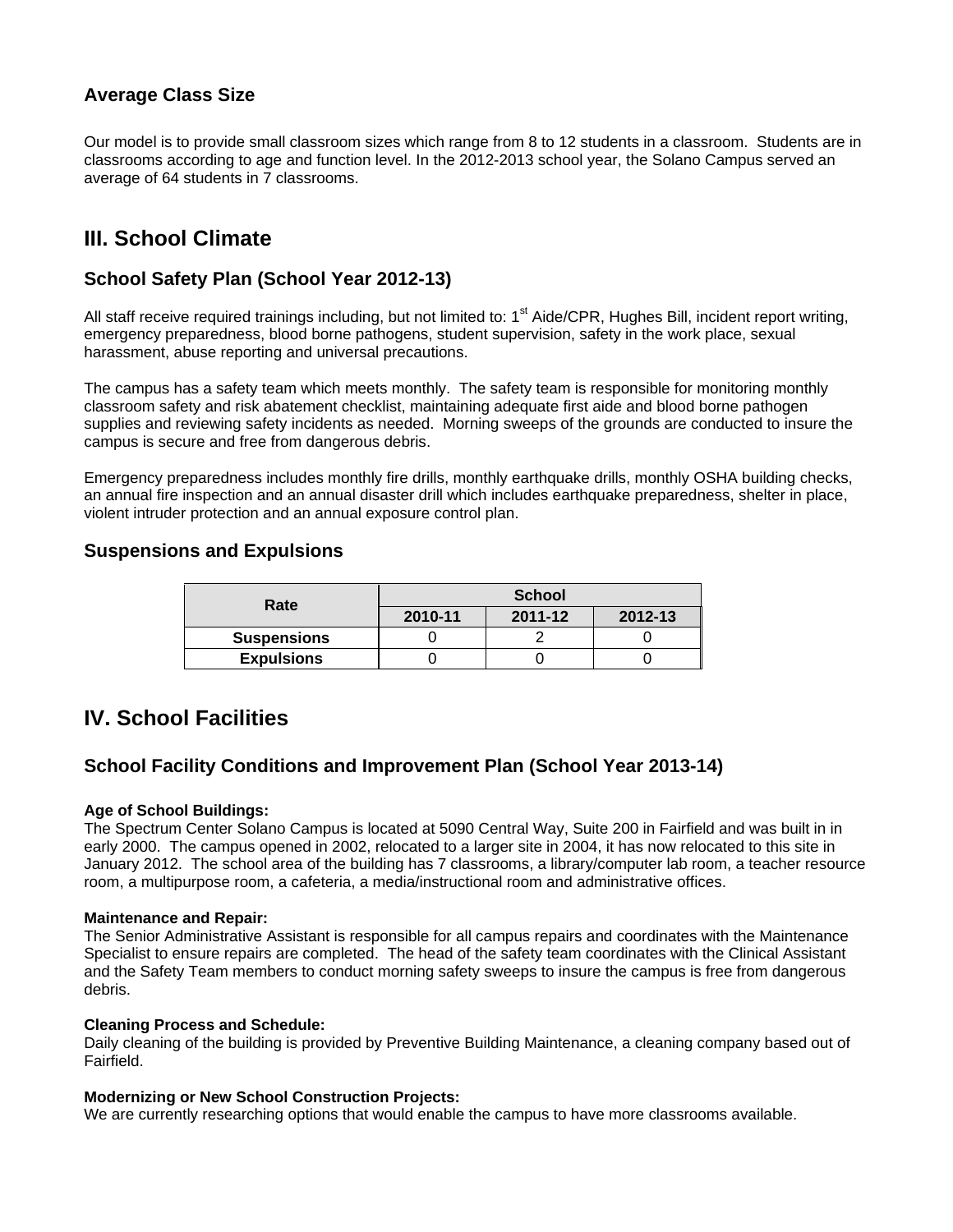|                                                                                  |                  | <b>Repair Status</b> |      |      | <b>Repair Needed and</b>       |
|----------------------------------------------------------------------------------|------------------|----------------------|------|------|--------------------------------|
| <b>System Inspected</b>                                                          | <b>Exemplary</b> | Good                 | Fair | Poor | <b>Action Taken or Planned</b> |
| Systems: Gas Leaks,<br>Mechanical/HVAC,<br>Sewer                                 |                  | $\star$              |      |      | n/a                            |
| <b>Interior: Interior</b><br><b>Surfaces</b>                                     |                  | $\star$              |      |      | n/a                            |
| <b>Cleanliness: Overall</b><br>Cleanliness, Pest/<br>Vermin Infestation          |                  | $\star$              |      |      | n/a                            |
| <b>Electrical: Electrical</b>                                                    |                  | $\star$              |      |      | n/a                            |
| <b>Restrooms/Fountains:</b><br>Restrooms, Sinks/<br>Fountains                    |                  | $\star$              |      |      | n/a                            |
| Safety: Fire Safety,<br><b>Hazardous Materials</b>                               |                  | $\star$              |      |      | n/a                            |
| <b>Structural: Structural</b><br>Damage, Roofs                                   |                  | $\star$              |      |      | n/a                            |
| <b>External:</b><br>Playground/School<br>Grounds, Windows/<br>Doors/Gates/Fences |                  | $\star$              |      |      | n/a                            |
| <b>Overall Rating</b>                                                            |                  | $\star$              |      |      | n/a                            |

### **School Facility Good Repair Status (School Year 2013-14)**

# **V. Teachers**

### **Teacher Credentials**

| <b>Teachers</b>                               |         | <b>School</b> |         |
|-----------------------------------------------|---------|---------------|---------|
|                                               | 2010-11 | 2011-12       | 2012-13 |
| <b>Number of campus classrooms</b>            |         |               |         |
| <b>Clear Level 2</b>                          |         |               |         |
| <b>Preliminary Level 1</b>                    |         |               |         |
| <b>UIP</b>                                    |         |               |         |
| <b>PIP/STSP</b>                               |         |               |         |
| <b>Emergency Substitute (Classroom Aides)</b> |         |               |         |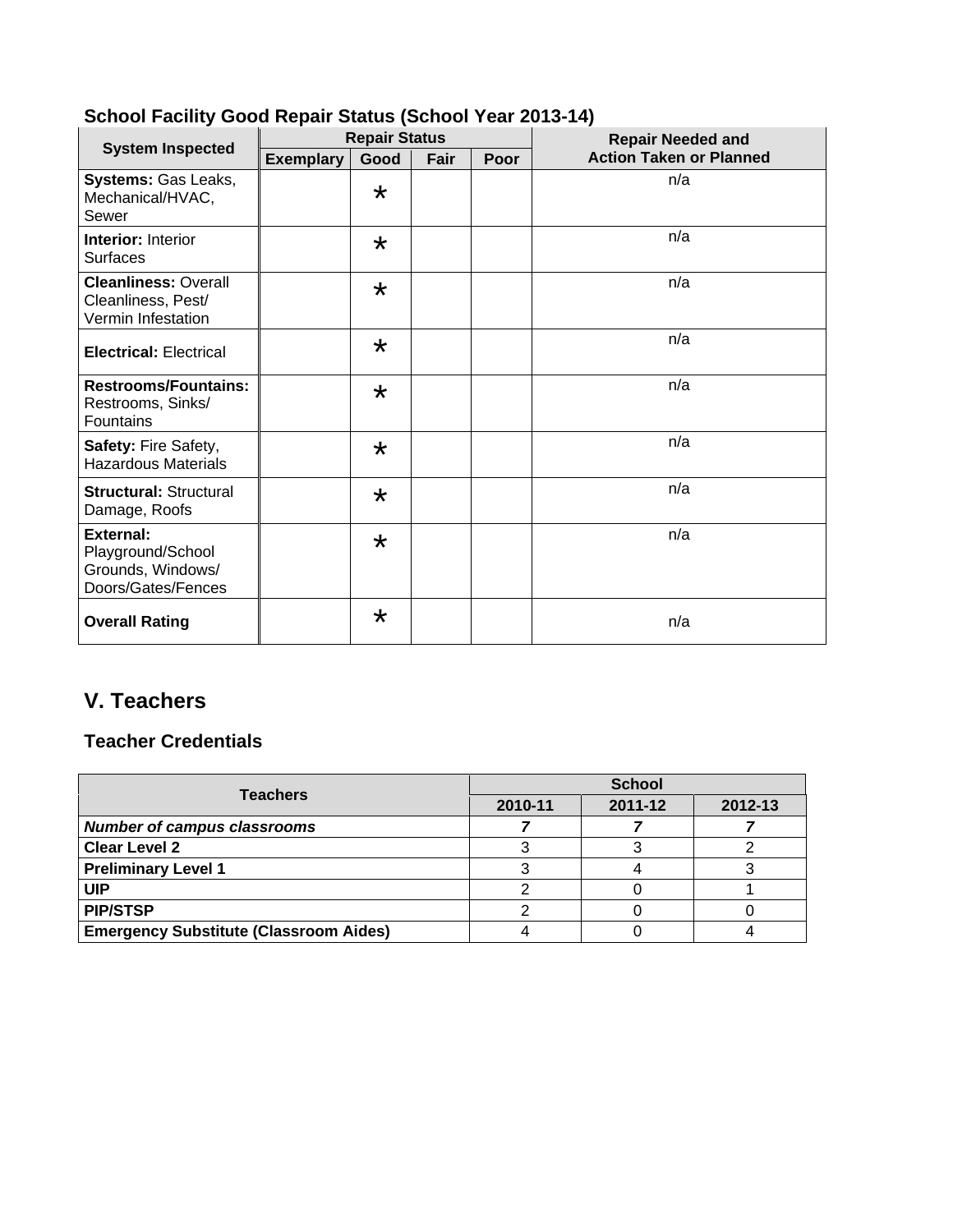### **VI. Support Staff**

### **Other Support Staff (School Year 2012-13)**

| <b>Title</b>                                     | <b>Number of FTE</b><br><b>Assigned to School</b> |
|--------------------------------------------------|---------------------------------------------------|
| <b>Senior Clinician</b>                          |                                                   |
| <b>Curriculum &amp; Instructional Specialist</b> |                                                   |
| <b>Clinical Assistant</b>                        |                                                   |
| <b>Vocational Assistant</b>                      |                                                   |
| <b>Behavioral/Instructional Classroom Aides</b>  | 19                                                |
| <b>MFT Counselor</b>                             | 0.2                                               |
| <b>Speech/Language/Hearing Specialist</b>        |                                                   |
| <b>Occupational Therapist</b>                    | 0.5                                               |
| <b>Adapted Physical Education Specialist</b>     | 0.4                                               |

## **VII. Curriculum and Instructional Materials**

### **Instructional Materials (School Year 2013-14)**

Each student at CST and CMA level has a text book which matches the SBE or the local LEA's adapted text books in each academic area at his/her grade level. In addition Spectrum Center provides supplemental materials as appropriate to match the students' learning patterns.

| <b>Core Curriculum Area</b>       | Quality, Currency,<br>and Availability of<br><b>Textbooks and</b><br><b>Instructional</b><br>Materials * Need to<br>import the campus'<br><b>Materials form</b> | <b>Percent of Pupils</b><br><b>Who Lack Their Own</b><br><b>Assigned Textbooks</b><br>and/or<br><b>Instructional</b><br><b>Materials</b> | <b>Most Recent SBE or</b><br><b>Local Governing</b><br><b>Agency Approved</b><br><b>Textbooks and</b><br><b>Instructional</b><br><b>Materials</b> |
|-----------------------------------|-----------------------------------------------------------------------------------------------------------------------------------------------------------------|------------------------------------------------------------------------------------------------------------------------------------------|---------------------------------------------------------------------------------------------------------------------------------------------------|
| <b>Reading/Language Arts</b>      | $\star$                                                                                                                                                         | O%                                                                                                                                       | yes                                                                                                                                               |
| <b>Mathematics</b>                | $\star$                                                                                                                                                         | O%                                                                                                                                       | yes                                                                                                                                               |
| <b>Science</b>                    | $\star$                                                                                                                                                         | O%                                                                                                                                       | ves                                                                                                                                               |
| <b>History-Social Science</b>     | $\star$                                                                                                                                                         | $O\%$                                                                                                                                    | ves                                                                                                                                               |
| <b>Foreign Language</b>           | $\star$                                                                                                                                                         | $O\%$                                                                                                                                    | yes                                                                                                                                               |
| <b>Health</b>                     | $\star$                                                                                                                                                         | O%                                                                                                                                       | yes                                                                                                                                               |
| <b>Visual and Performing Arts</b> | $\star$                                                                                                                                                         | O%                                                                                                                                       | yes                                                                                                                                               |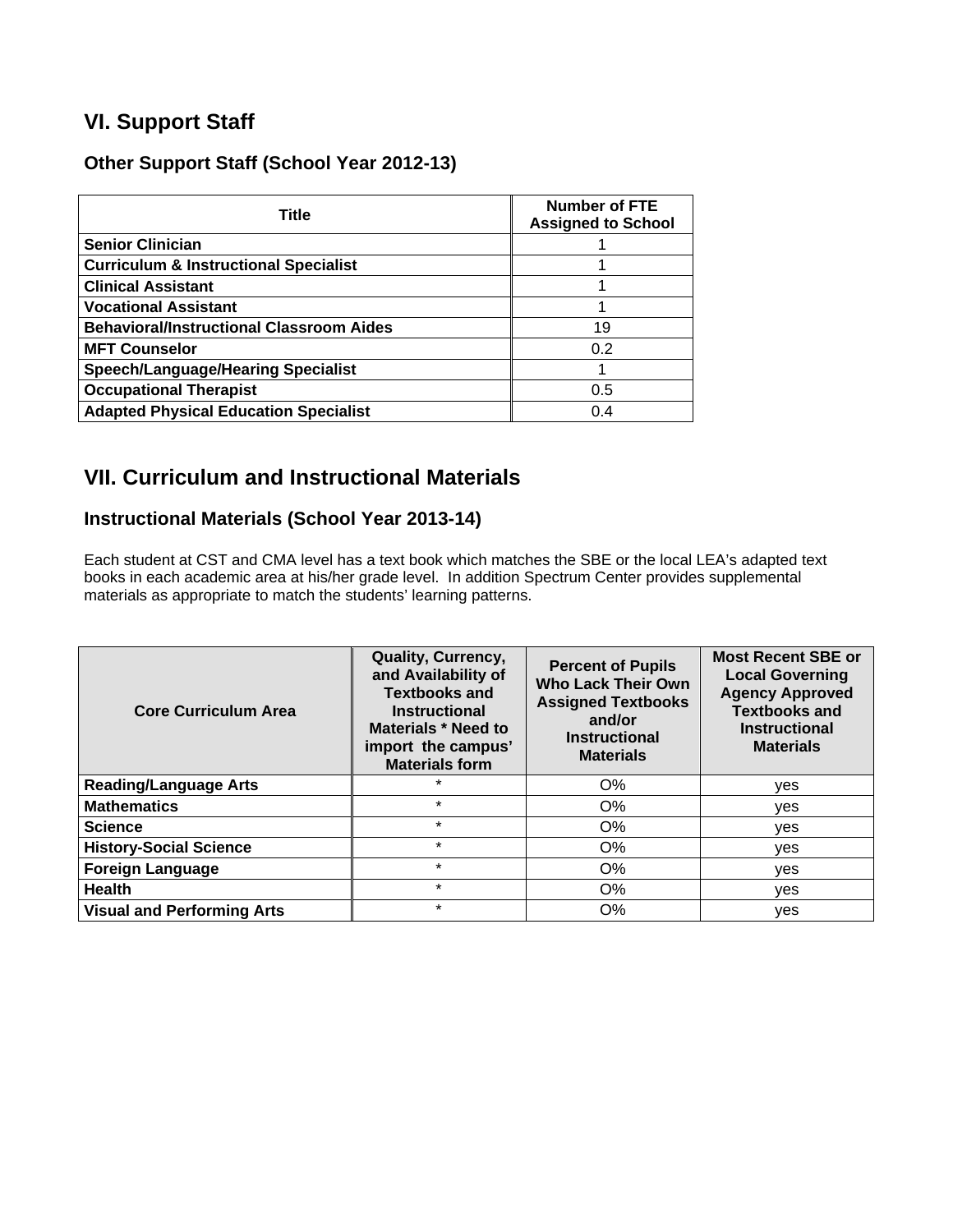|                | <b>SECTION B. GRADES K-8</b>      |                                                                                                                          |                                                |                                              |                                                |  |
|----------------|-----------------------------------|--------------------------------------------------------------------------------------------------------------------------|------------------------------------------------|----------------------------------------------|------------------------------------------------|--|
|                | <b>CORE SUBJECT ABBREVIATIONS</b> |                                                                                                                          |                                                |                                              |                                                |  |
|                |                                   | English Language Arts (ELA)<br>Math (MAT)                                                                                | Social Science (SS)<br>Science (SCI)           |                                              |                                                |  |
|                |                                   | (NOTE: The "print area" is preset for two pages. Adjust as necessary to add or reduce the number of pages to be printed) |                                                |                                              |                                                |  |
| Grade<br>Level | Core<br>Subject<br>Abbrev.        | <b>Current Textbooks</b><br>and<br><b>Instructional Materials (Use Exact Titles)</b>                                     | Publisher<br>and<br><b>Year of Publication</b> | <b>State</b><br>Adopted? (K-<br>8) Yes or No | For<br><b>CDE</b><br><b>USE</b><br><b>ONLY</b> |  |
| K              | <b>ELA</b>                        | SRA: Imagine It<br>Skill Practice Workbook 1                                                                             | SRA / McGraw Hill (2008)                       | <b>YES</b>                                   |                                                |  |
| K              | <b>ELA</b>                        | SRA: Imagine It<br>Skill Practice Workbook 2                                                                             | SRA / McGraw Hill (2008)                       | <b>YES</b>                                   |                                                |  |
| K              | <b>ELA</b>                        | SRA: Imagine It<br>Pre-decodable and Decodable Take-Home Books                                                           | SRA / McGraw Hill (2008)                       | <b>YES</b>                                   |                                                |  |
| 1              | <b>ELA</b>                        | SRA: Imagine It<br>Big Books (11) Package                                                                                | SRA / McGraw Hill (2008)                       | <b>YES</b>                                   |                                                |  |
| 1              | ELA                               | SRA: Imagine It<br><b>First Reader</b>                                                                                   | SRA / McGraw Hill (2009)                       | <b>YES</b>                                   |                                                |  |
| 1              | ELA                               | SRA: Imagine It<br>Student Reader Book - 1                                                                               | SRA / McGraw Hill (2009)                       | <b>YES</b>                                   |                                                |  |
| 1              | <b>ELA</b>                        | SRA: Imagine It<br>Student Reader Book - 2                                                                               | SRA / McGraw Hill (2009)                       | <b>YES</b>                                   |                                                |  |
| 1              | <b>ELA</b>                        | SRA: Imagine It<br>Skill Practice Workbook 1                                                                             | SRA / McGraw Hill (2008)                       | <b>YES</b>                                   |                                                |  |
| 1              | ELA                               | SRA: Imagine It<br>Skill Practice Workbook 2                                                                             | SRA / McGraw Hill (2008)                       | <b>YES</b>                                   |                                                |  |
| 1              | <b>ELA</b>                        | SRA: Imagine It<br>Core Decodable Take-Homes Book 1                                                                      | SRA / McGraw Hill (2008)                       | <b>YES</b>                                   |                                                |  |
| 1              | <b>ELA</b>                        | SRA: Imagine It<br>Core Decodable Take-Homes Book 2                                                                      | SRA / McGraw Hill (2008)                       | <b>YES</b>                                   |                                                |  |
| $\overline{2}$ | <b>ELA</b>                        | SRA: Imagine It<br><b>Getting Started Reader</b>                                                                         | SRA / McGraw Hill (2009)                       | <b>YES</b>                                   |                                                |  |
| $\overline{2}$ | <b>ELA</b>                        | SRA: Imagine It<br>Student Reader Book 1                                                                                 | SRA / McGraw Hill (2009)                       | <b>YES</b>                                   |                                                |  |
| $\overline{2}$ | <b>ELA</b>                        | SRA: Imagine It<br>Student Reader Book 2                                                                                 | SRA / McGraw Hill (2009)                       | <b>YES</b>                                   |                                                |  |
| $\overline{2}$ | <b>ELA</b>                        | SRA: Imagine It<br>Skills Practice Workbook - 1                                                                          | SRA / McGraw Hill (2008)                       | <b>YES</b>                                   |                                                |  |
| 2              | <b>ELA</b>                        | SRA: Imagine It<br>Skills Practice Workbook - 2                                                                          | SRA / McGraw Hill (2008)                       | <b>YES</b>                                   |                                                |  |
| $\overline{2}$ | ELA                               | SRA: Imagine It<br>Decodable Stories Take-Home Books                                                                     | SRA / McGraw Hill (2008)                       | <b>YES</b>                                   |                                                |  |
| 3              | ELA                               | SRA: Imagine It<br>Student Reader Book 1                                                                                 | SRA / McGraw Hill (2009)                       | <b>YES</b>                                   |                                                |  |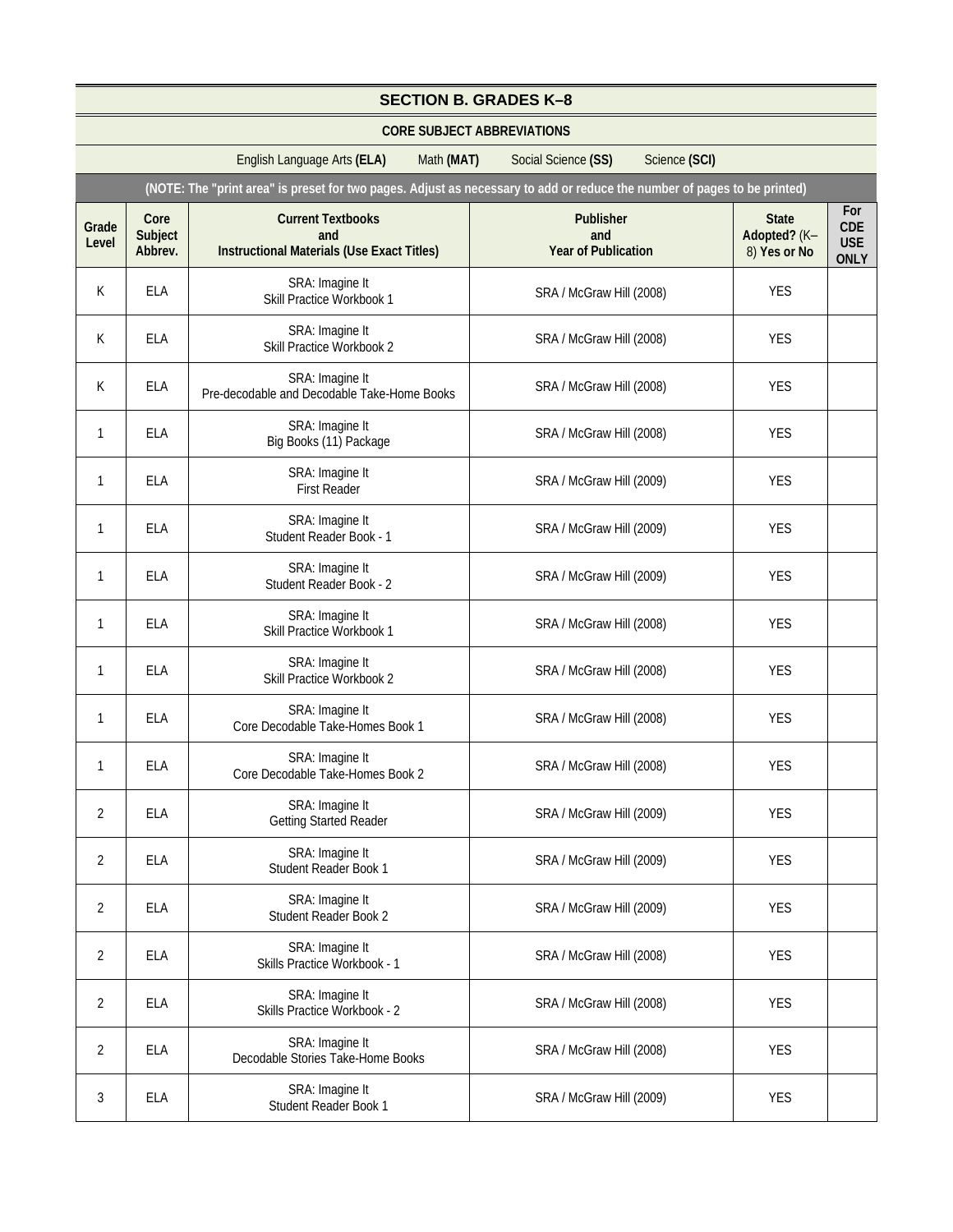| 3 | <b>ELA</b> | SRA: Imagine It<br>Student Reader Book 2                    | SRA / McGraw Hill (2009)           | <b>YES</b> |  |
|---|------------|-------------------------------------------------------------|------------------------------------|------------|--|
| 3 | <b>ELA</b> | SRA: Imagine It<br>Skills Practice Workbook 1               | SRA / McGraw Hill (2009)           | <b>YES</b> |  |
| 3 | <b>ELA</b> | SRA: Imagine It<br>Skills Practice Workbook 2               | SRA / McGraw Hill (2009)           | <b>YES</b> |  |
| 3 | <b>ELA</b> | SRA: Imagine It<br>Decodable Stories Take-Home Books        | SRA / McGraw Hill (2008)           | <b>YES</b> |  |
| 4 | <b>ELA</b> | SRA: Imagine It<br><b>Student Reader</b>                    | SRA / McGraw Hill (2009)           | <b>YES</b> |  |
| 4 | <b>ELA</b> | SRA: Imagine It<br>Skills Practice Workbook 1               | SRA / McGraw Hill (2008)           | <b>YES</b> |  |
| 4 | <b>ELA</b> | SRA: Imagine It<br>Skills Practice Workbook 2               | SRA / McGraw Hill (2008)           | <b>YES</b> |  |
| 5 | <b>ELA</b> | SRA: Imagine It<br><b>Student Reader</b>                    | SRA / McGraw Hill (2008)           | <b>YES</b> |  |
| 5 | <b>ELA</b> | SRA: Imagine It<br>Skills Practice Workbook 1               | SRA / McGraw Hill (2009)           | <b>YES</b> |  |
| 5 | <b>ELA</b> | SRA: Imagine It<br>Skills Practice Workbook 2               | SRA / McGraw Hill (2008)           | <b>YES</b> |  |
| 6 | <b>ELA</b> | SRA: Imagine It<br><b>Student Reader</b>                    | SRA / McGraw Hill (2002)           | <b>YES</b> |  |
| 6 | <b>ELA</b> | SRA: Imagine It<br>Skills Practice Workbook 1               | SRA / McGraw Hill (2002)           | <b>YES</b> |  |
| 6 | <b>ELA</b> | SRA: Imagine It<br>Skills Practice Workbook 2               | SRA / McGraw Hill (2002)           | <b>YES</b> |  |
| 6 | <b>ELA</b> | Holt Literature and Language Arts: Introductory<br>Course   | Holt, Rinehart, and Winston (2003) | <b>YES</b> |  |
| 6 | <b>ELA</b> | Holt Literature and Language Arts:<br><b>Holt Handbook</b>  | Holt, Rinehart, and Winston (2003) | <b>YES</b> |  |
| 7 | <b>ELA</b> | Holt Literature and Language Arts: First Course             | Holt, Rinehart, and Winston (2003) | <b>YES</b> |  |
| 7 | <b>ELA</b> | Holt Literature and Language Arts:<br>Holt Handbook         | Holt, Rinehart, and Winston (2003) | <b>YES</b> |  |
| 8 | ELA        | Holt Literature and Language Arts: Second Course            | Holt, Rinehart, and Winston (2003) | <b>YES</b> |  |
| 8 | ELA        | Holt Literature and Language Arts:<br>Holt Handbook         | Holt, Rinehart, and Winston (2003) | <b>YES</b> |  |
| К | <b>MAT</b> | California Mathematics: Kindergarten Volume 1 &<br>Volume 2 | MacMillan, McGraw-Hill (2009)      | <b>YES</b> |  |
| 1 | MAT        | California Mathematics: First Grade Volume 1 &<br>Volume 2  | MacMillan, McGraw-Hill (2009)      | <b>YES</b> |  |
| 2 | MAT        | California Mathematics: Second Grade Volume 1 &<br>Volume 2 | MacMillan, McGraw-Hill (2009)      | <b>YES</b> |  |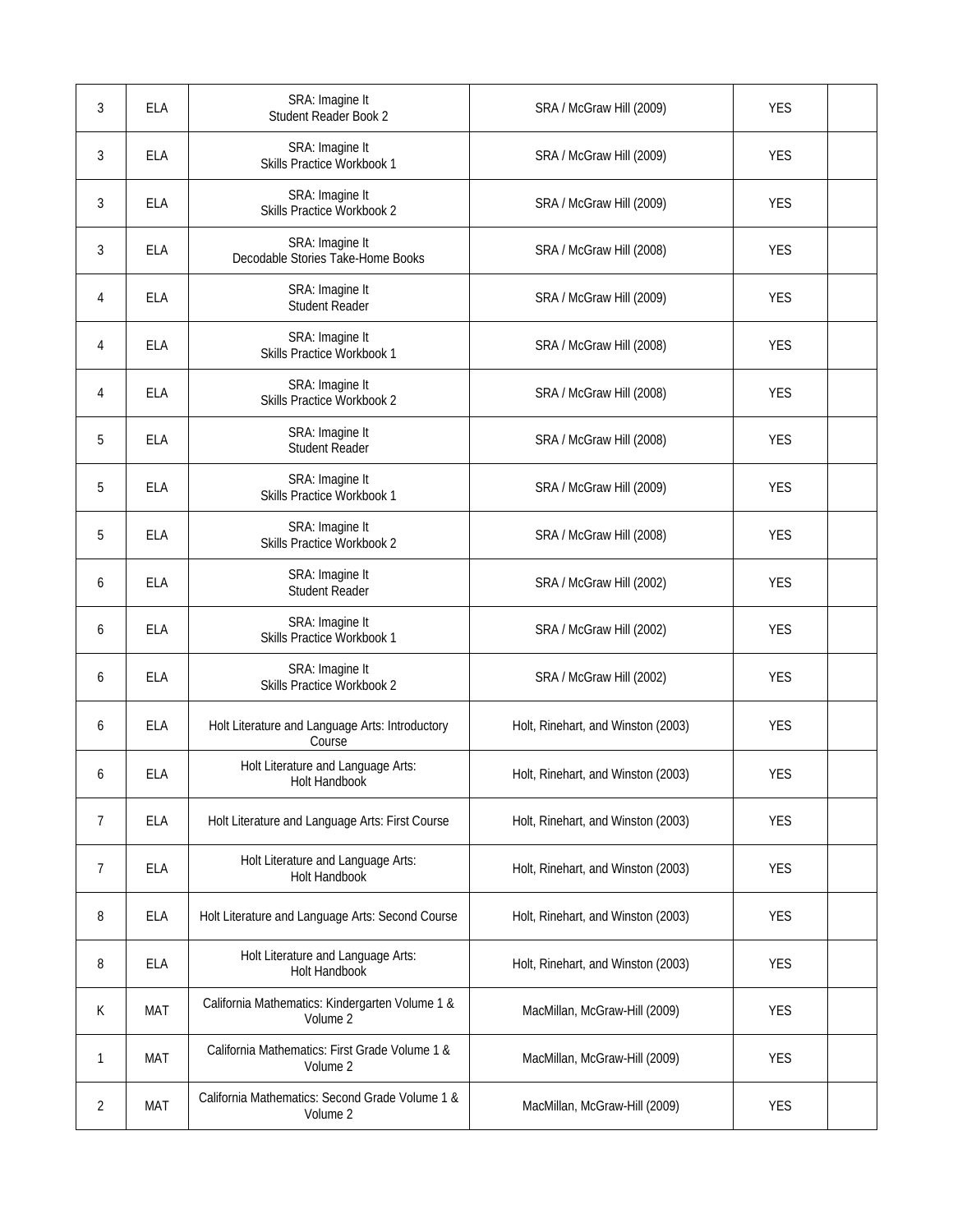| 3 | <b>MAT</b> | California Mathematics: Third Grade              | MacMillan, McGraw-Hill (2009)     | <b>YES</b> |  |
|---|------------|--------------------------------------------------|-----------------------------------|------------|--|
| 4 | <b>MAT</b> | California Mathematics: Fourth Grade             | MacMillan, McGraw-Hill (2009)     | <b>YES</b> |  |
| 5 | <b>MAT</b> | California Mathematics: Fifth Grade              | MacMillan, McGraw-Hill (2009)     | <b>YES</b> |  |
| 6 | <b>MAT</b> | California Mathematics: Sixth Grade              | MacMillan, McGraw-Hill (2009)     | <b>YES</b> |  |
| 7 | <b>MAT</b> | Mathematics: Structure and Methods Course 1      | McDougal, Littell (1992)          | <b>YES</b> |  |
| 8 | <b>MAT</b> | Mathematics: Structure and Methods Course 2      | McDougal, Littell (1992)          | <b>YES</b> |  |
| K | SCI        | Harcourt California Science - Kindergarten Kit   | Harcourt School Publishers (2008) | <b>YES</b> |  |
| 1 | SCI        | Harcourt California Science: Student Edition     | Harcourt School Publishers (2008) | <b>YES</b> |  |
| 1 | SCI        | Harcourt California Science Big Book Collections | Harcourt School Publishers (2008) | <b>YES</b> |  |
| 2 | SCI        | Harcourt California Science: Student Edition     | Harcourt School Publishers (2008) | <b>YES</b> |  |
| 2 | SCI        | Harcourt California Science Big Book Collections | Harcourt School Publishers (2008) | <b>YES</b> |  |
| 3 | SCI        | Harcourt California Science: Student Edition     | Harcourt School Publishers (2008) | <b>YES</b> |  |
| 4 | SCI        | Harcourt California Science: Student Edition     | Harcourt School Publishers (2008) | <b>YES</b> |  |
| 5 | SCI        | Harcourt California Science: Student Edition     | Harcourt School Publishers (2008) | <b>YES</b> |  |
| 6 | SCI        | Focus on Earth Science: California Edition       | Pearson Prentice Hall (2008)      | <b>YES</b> |  |
| 6 | SCI        | Earth Science Lab Manual                         | Pearson Prentice Hall (2008)      | <b>YES</b> |  |
| 7 | SCI        | Focus on Life Science: California Edition        | Pearson Prentice Hall (2008)      | <b>YES</b> |  |
| 7 | SCI        | Life Science Lab Manual                          | Pearson Prentice Hall (2008)      | <b>YES</b> |  |
| 8 | SCI        | Focus on Physical Science: California Edition    | Pearson Prentice Hall (2008)      | <b>YES</b> |  |
| 8 | SCI        | Physical Science Lab Manual                      | Pearson Prentice Hall (2008)      | <b>YES</b> |  |
| К | SS         | Harcourt Reflections: California Series          | Harcourt School Publishers (2007) | <b>YES</b> |  |
| 1 | SS         | California: A Child's View                       | Harcourt School Publishers (2007) | <b>YES</b> |  |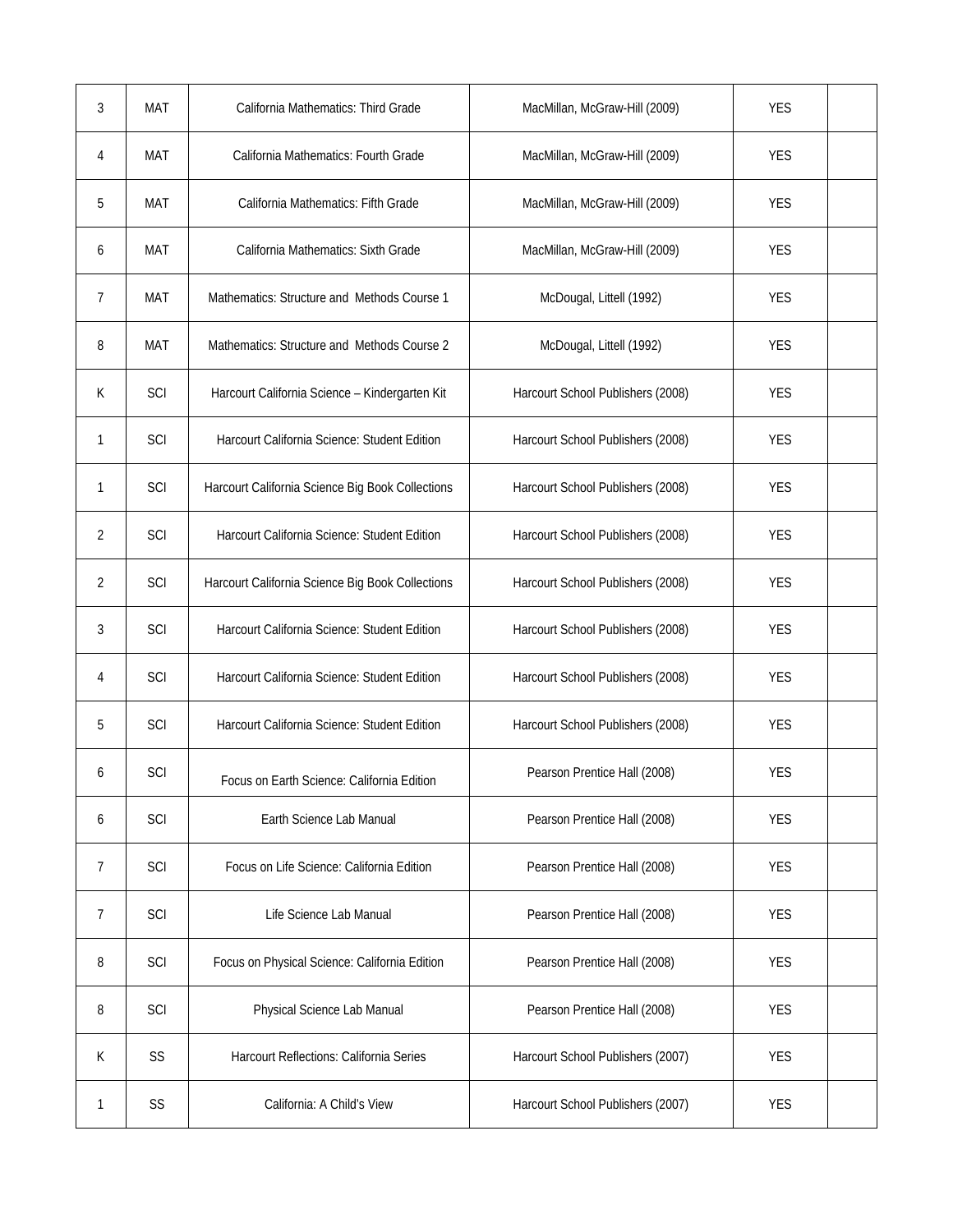| 1 | SS            | California: A Child's View Big Book Collection                                    | Harcourt School Publishers (2007) | <b>YES</b> |  |
|---|---------------|-----------------------------------------------------------------------------------|-----------------------------------|------------|--|
| 2 | SS            | California: People We Know                                                        | Harcourt School Publishers (2007) | <b>YES</b> |  |
| 2 | SS            | California: People We Know<br><b>Big Book Collection</b>                          | Harcourt School Publishers (2007) | <b>YES</b> |  |
| 3 | SS            | California: Our Communities                                                       | Harcourt School Publishers (2007) | <b>YES</b> |  |
| 4 | SS            | California: A Changing State                                                      | Harcourt School Publishers (2007) | <b>YES</b> |  |
| 5 | SS            | The United States: Making a New Nation                                            | Harcourt School Publishers (2007) | <b>YES</b> |  |
| 6 | SS            | Holt California Social Studies: World History,<br>Medieval to Modern Times        | Holt, Rinehart and Winston (2007) | <b>YES</b> |  |
| 7 | SS            | Holt California Social Studies: United States<br>History,<br>Independence to 1914 | Holt, Rinehart and Winston (2007) | <b>YES</b> |  |
| 8 | SS            | Holt California Social Studies: World History,<br><b>Ancient Civilizations</b>    | Holt, Rinehart and Winston (2007) | <b>YES</b> |  |
| К | VA            | SRA Connections: California Big Book Level K                                      | SRA / McGraw Hill (2005)          | <b>YES</b> |  |
| 1 | VA            | SRA Connections: California Big Book Level 1                                      | SRA / McGraw Hill (2005)          | <b>YES</b> |  |
| 2 | VA            | SRA Connections: California Big Book Level 2                                      | SRA / McGraw Hill (2005)          | <b>YES</b> |  |
| 3 | VA            | SRA Connections: California Big Book Level 3                                      | SRA / McGraw Hill (2005)          | <b>YES</b> |  |
| 4 | VA            | SRA Connections: California Big Book Level 4                                      | SRA / McGraw Hill (2005)          | <b>YES</b> |  |
| 5 | VA            | SRA Connections: California Big Book Level 5                                      | SRA / McGraw Hill (2005)          | <b>YES</b> |  |
| 6 | VA            | Glencoe: Introductory Art                                                         | Glencoe/ McGraw Hill (2007)       | <b>YES</b> |  |
| 7 | VA            | Glencoe: Exploring Art                                                            | Glencoe/ McGraw Hill (2007)       | <b>YES</b> |  |
| 8 | VA            | Glencoe: Understanding Art                                                        | Glencoe/ McGraw Hill (2007)       | <b>YES</b> |  |
| K | <b>HEALTH</b> | Harcourt Health and Fitness: Kindergarten Program                                 | Harcourt School Publishers (2006) | <b>YES</b> |  |
| 1 | <b>HEALTH</b> | Harcourt Health and Fitness: Learning System for<br>CA.                           | Harcourt School Publishers (2006) | <b>YES</b> |  |
| 2 | <b>HEALTH</b> | Harcourt Health and Fitness: Learning System for<br>CA.                           | Harcourt School Publishers (2006) | <b>YES</b> |  |
| 3 | <b>HEALTH</b> | Harcourt Health and Fitness: Grade 3 Student<br>Textbook                          | Harcourt School Publishers (2006) | <b>YES</b> |  |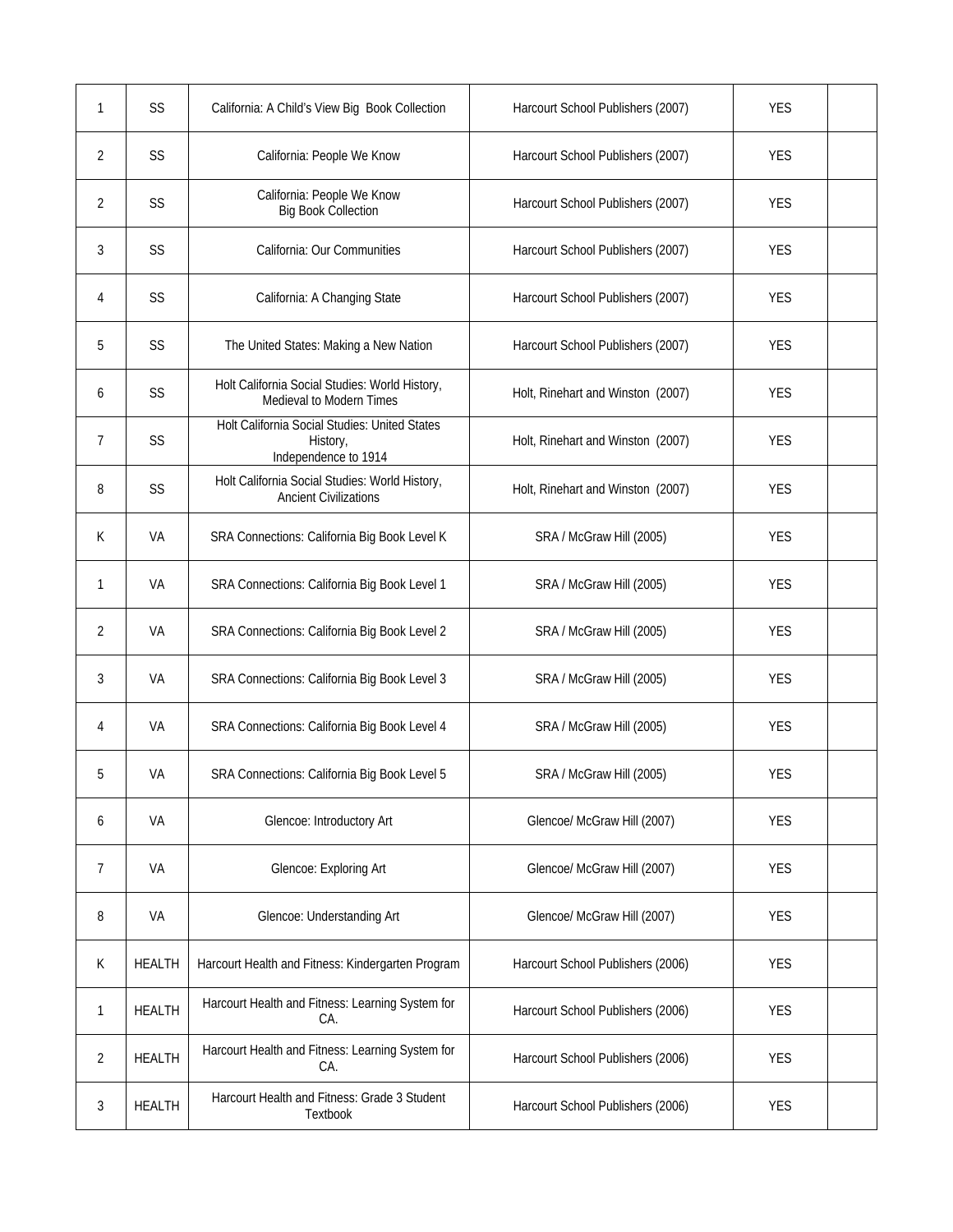| 4 | <b>HEALTH</b> | Harcourt Health and Fitness: Grade 4 Student<br><b>Textbook</b> | Harcourt School Publishers (2006) | <b>YES</b> |  |
|---|---------------|-----------------------------------------------------------------|-----------------------------------|------------|--|
| 5 | <b>HEALTH</b> | Harcourt Health and Fitness: Grade 5 Student<br><b>Textbook</b> | Harcourt School Publishers (2006) | <b>YES</b> |  |
| 6 | <b>HEALTH</b> | Harcourt Health and Fitness: Grade 6 Student<br>Textbook        | Harcourt School Publishers (2006) | <b>YES</b> |  |
| 6 | HEALTH        | Holt Decisions for Health: Level Green                          | Holt, Rinehart and Winston (2004) | <b>YES</b> |  |
|   | HEALTH        | Holt Decisions for Health: Level Red                            | Holt, Rinehart and Winston (2004) | <b>YES</b> |  |
| 8 | HEALTH        | Holt Decisions for Health: Level Blue                           | Holt, Rinehart and Winston (2004) | <b>YES</b> |  |

#### **SECTION B. GRADES 9–12 CORE SUBJECT ABBREVIATIONS**  English Language Arts **(ELA)** Math **(MAT)** Social Science **(SS)** Science **(SCI) (NOTE: The "print area" is preset for two pages. Adjust as necessary to add or reduce the number of pages to be printed) Grade Level Core Subject Abbrev. Current Textbooks and Instructional Materials (Use Exact Titles) Publisher and Year of Publication District(s) of Alignment For CDE USE ONLY**  9 ELA Holt Literature and Language Arts: Mastering the California State Standards – 3rd Course Holt, Rinehart & Winston (2003) Napa Valley USD Fairfield Suisun USD 10 ELA Holt Literature and Language Arts: Mastering the California State Standards – 4th Course Holt, Rinehart & Winston (2003) Napa Valley USD Fairfield Suisun USD 11 ELA Holt Literature and Language Arts: Mastering the California State Standards – 5th Course Holt, Rinehart & Winston (2003) Napa Valley USD Fairfield Suisun USD 12 ELA Holt Literature and Language Arts: Mastering the California State Standards – 6th Course Holt, Rinehart & Winston (2003) Napa Valley USD Fairfield Suisun USD 12 ELA Literature: Purple Version Company (2001) Fairfield Suisun USD 9 | MAT | Saxon Math Algebra 1 / 2 | Saxon Math (2004) | Napa Valley USD 10 MAT Key to Algebra Workbooks 1 – 10 Key Curriculum Press (1990) Napa Valley USD

11 MAT Napa Valley<br>
11 MAT Napa Valley<br>
11 MAT Napa Valley<br>
11 MAT Napa Valley

12 MAT Geometry Concepts and Skills McDougal Little (2003) Mapa Valley

er a SCI Life Science: Concepts and Challenges Concepts and Challenges Globe Fearon (2003) Fairfield-

USD

USD

Suisun USD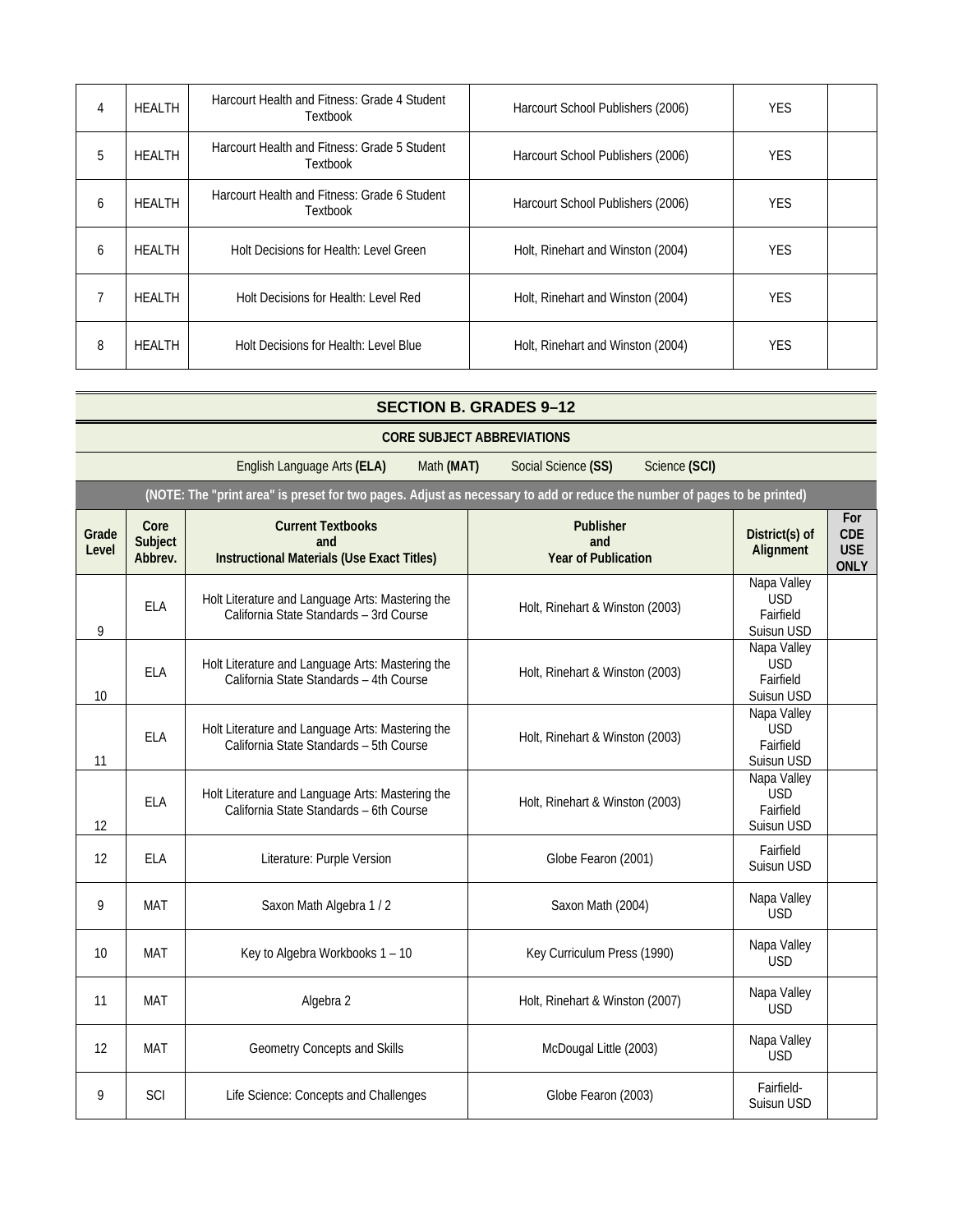| 10       | SCI        | <b>Biology Dynamics of Life</b>               | McGraw Hill (2004)              | Fairfield-<br>Suisun USD<br>Napa Valley<br><b>USD</b> |  |
|----------|------------|-----------------------------------------------|---------------------------------|-------------------------------------------------------|--|
| 11       | SCI        | Personal Fitness: Looking Good, Feeling Good  | Kendall Hunt (2005)             | Fairfield-<br>Suisun USD<br>Napa Valley<br><b>USD</b> |  |
| 12       | SCI        | Physical Science: Concepts and Challenges     | Globe Fearon (2003)             | Napa Valley<br><b>USD</b>                             |  |
| 9        | SS         | American Anthem, Modern American History      | Holt, Rinehart & Winston (2007) | Napa Valley<br><b>USD</b><br>Fairfield-<br>Suisun USD |  |
| 10       | SS         | World History: The Modern Era                 | Prentice Hall (2007)            | Napa Valley<br><b>USD</b><br>Fairfield-<br>Suisun USD |  |
| 11       | SS         | United States Government: Democracy in Action | Glencoe-McGraw Hill (2008)      | Napa Valley<br><b>USD</b>                             |  |
| 12       | SS         | Economics: New Ways of Thinking               | EMC Paradigm (2007)             | Fairfield-<br>Suisun USD                              |  |
| $9 - 12$ | ART        | Garner's Art Through the Ages                 | Thomson (2006)                  | Fairfield-<br>Suisun USD                              |  |
| $9-12$   | ART        | Creating and Understanding Drawings           | Glencoe (2001)                  | Fairfield-<br>Suisun USD                              |  |
| $9 - 12$ | ART        | Photo and Digital Imaging                     | Goodheart Wilcox (2002)         | Fairfield-<br>Suisun USD                              |  |
| $9 - 12$ | PE         | Personal Fitness: Looking Good, Feeling Good  | Kendall Hunt (2005)             | Fairfield-<br>Suisun USD<br>Napa Valley<br><b>USD</b> |  |
| $9-12$   | <b>DLS</b> | Skills for Independent Living                 | Globe Fearon (2002)             | Napa Valley<br><b>USD</b>                             |  |
| $9 - 12$ | VOC<br>ED. | Careers                                       | Globe Fearon (2002)             | Napa Valley<br><b>USD</b>                             |  |

### **VIII. School Finances**

#### **Expenditures per Pupil (Fiscal Year 2012-13)**

| <b>Total Dollars</b> | Dollars per student | <b>Average Teacher Salary</b> |
|----------------------|---------------------|-------------------------------|
| \$3.200.849          | \$49.244            | \$50,963                      |

### **Types of Services Provided**

Spectrum Center Schools works cooperatively with local school districts to develop a customized curriculum for each student based on the student's Individual Education Program (IEP), abilities, interests and goals. The Spectrum Center Schools meet state education standards and are based on the principals of Applied Behavior Analysis (ABA). ABA is a discipline devoted to the understanding and improvement of human behavior. Spectrum's ABA curriculum includes specific strategies for preventing behaviors of concern, teaching alternative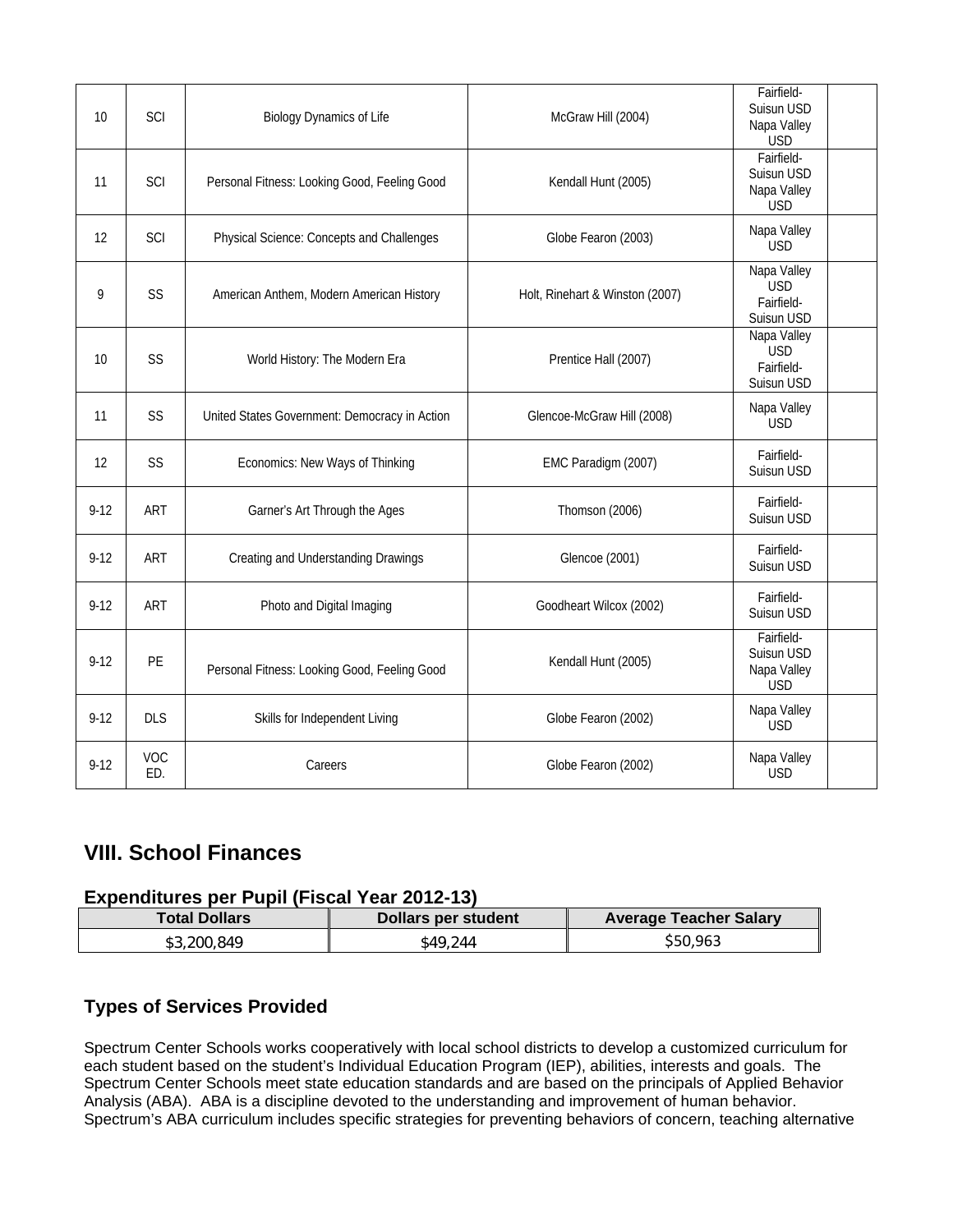appropriate behavior, teaching self-control strategies, improving learning skills and responding to behaviors of concern in a safe and respectful manner.

Spectrum Center Schools serve students with emotional disturbance or developmental disabilities who benefit from a consistent and structured program, with an emphasis on a successful transition to a less restrictive environment. The students receive individualized instruction in academic, social and behavioral skills, including independent living and vocational skills in a low student to instructor ratio.

Spectrum Center Schools also serve students with autism, who receive a continuum of specialized education services in dedicated classrooms. Applied Behavior Analysis is the foundation of Spectrum's approach to teaching children with autism in an environment that is predictable, consistent, structured and positive. Spectrum's curriculum for students with autism in highly structured involves repeated presentation of instruction and focuses on communication, behavior, social and academic skills in a low student to instructor ratio.

Related services provided at by Spectrum Center per the student Individual Education Program includes counseling, Speech and Language Therapy, Occupational Therapy, Adapted Physical Education, Augmentative Communication, and Assistive Technology.

| Category                        | <b>Spectrum Schools</b><br><b>Amount</b> | <b>State Average</b><br>(ADA < 1,500) |
|---------------------------------|------------------------------------------|---------------------------------------|
| <b>Beginning Teacher Salary</b> | \$38,140                                 | \$38,592                              |
| <b>Mid-Range Teacher Salary</b> | \$52,149                                 | \$55,764                              |
| <b>Highest Teacher Salary</b>   | \$66,998                                 | \$72,219                              |
| <b>Average Director Salary</b>  | \$80,372                                 | \$90,207                              |

### **Teacher and Administrative Salaries (Fiscal Year 2012-13)**

### **IX. Student Performance**

### **Standardized Testing and Reporting**

Scores are not shown when the number of students with data is ten or less because it is too small for statistical accuracy and to protect student privacy. Districts and Parents receive test results. The Campus does not always receive them from the LRE. Not enough test results were received to provide an accurate report.

### **Other Student Outcome Data**

#### **Solano Academic Results**

 The Solano academic results include the Woodcock Johnson III, Basic Reading Inventory, Pearson Assessments, and Curriculum Based Measures (including the math easy CBM). Only students who had two scores to show growth were included in the analysis of each assessment.

### **Woodcock Johnson III (WJIII)**

 WJIII scores were available for 11 Solano students from the 2011-2012 and 2012-2013 school years. One student was missing math calculations scores. All 11 students had scores for the remaining four subjects. On average, the students showed improvement on each subject of the WJIII. Average scores are in the table and graph below.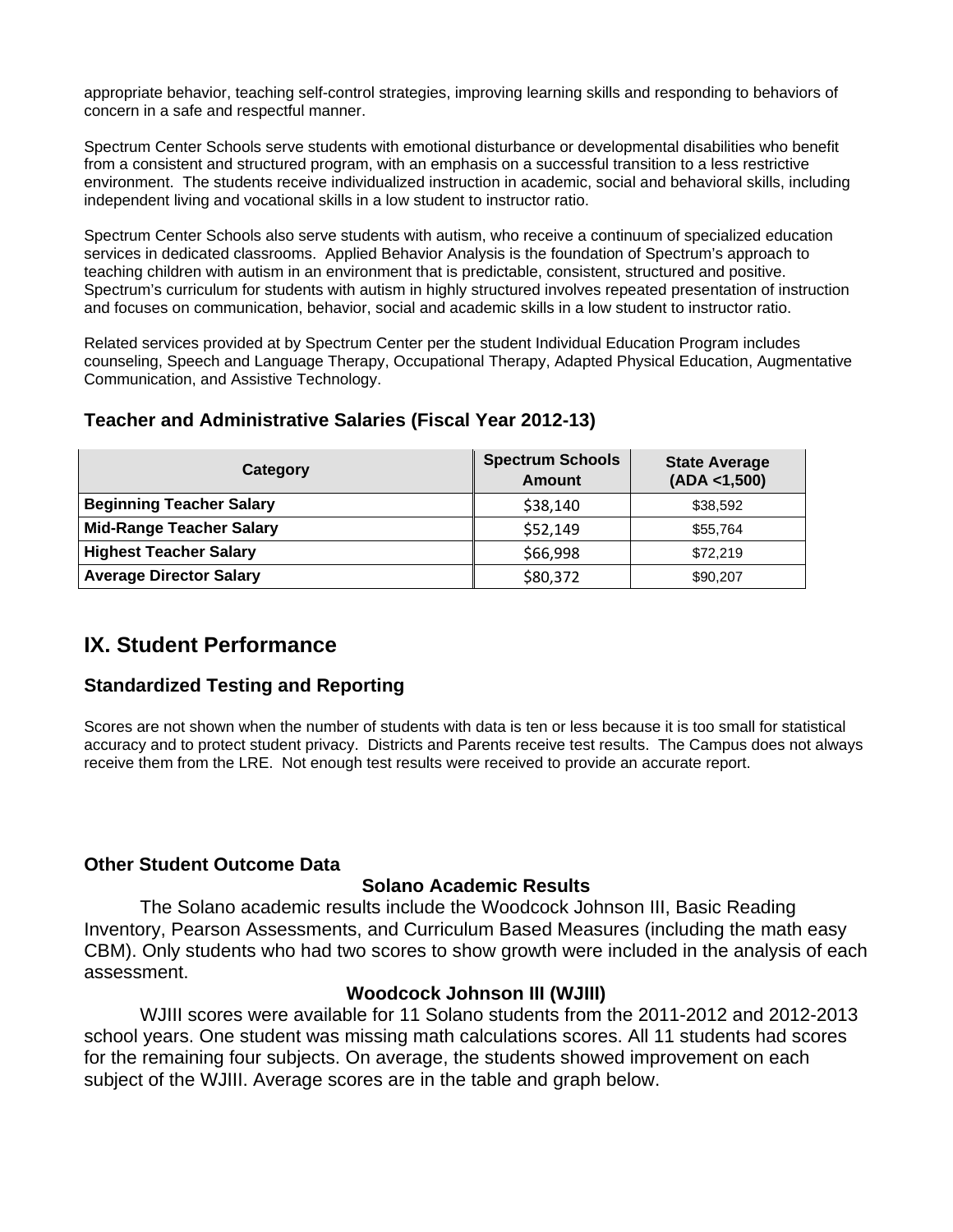|           | <b>Letter/Word</b><br><b>Identification</b> | <b>Passage</b><br><b>Comprehension</b> | Writing<br><b>Fluency</b> | <b>Math</b><br><b>Calculations</b> | <b>Math Applied</b><br><b>Problem Solving</b> |
|-----------|---------------------------------------------|----------------------------------------|---------------------------|------------------------------------|-----------------------------------------------|
| 2011-2012 | 5.69                                        | 4.07                                   | 4.35                      | 4.70                               | 4.83                                          |
| 2012-2013 | 6.80                                        | 6.35                                   | 5.52                      | 5.74                               | 6.12                                          |



#### **Basic Reading Inventory (BRI)**

 BRI scores were available for 15 Solano students from the beginning and end of the school year. All students had scores for both WR and C. On average the students showed large growth in both WR and C. Average scores can be seen in the table and graph below.

|                                 | WR   |      |
|---------------------------------|------|------|
| <b>Beginning of the</b><br>Year | 4.67 | 4.80 |
| <b>End of the Year</b>          | 5.60 | 5.53 |

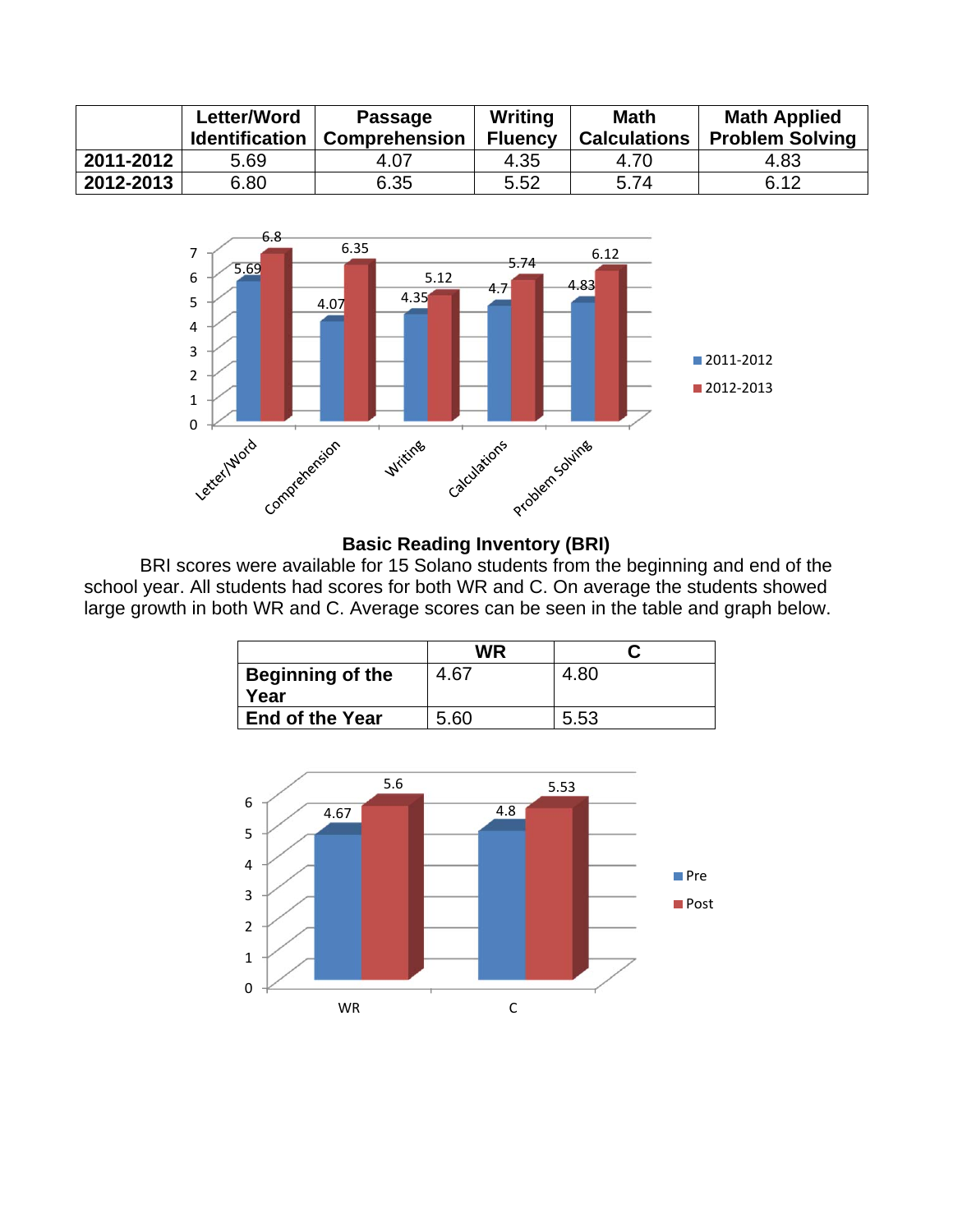#### **Pearson Reading and Math Assessments**

 Pearson assessment scores were available for 13 students from the beginning and end of the school year. One student was missing math scores, while all 13 students had reading scores. On average the students showed approximately one grade level of growth in each subject. Average scores can be seen in the table and graph below.

|                                 | Reading | Math |
|---------------------------------|---------|------|
| <b>Beginning of the</b><br>Year | 3.04    | 3.50 |
| <b>End of the Year</b>          | -04     | -56- |



### **Curriculum Based Measures (CBM): Reading Fluency**

 Reading fluency scores were available for 12 students from the beginning and end of the school year. All students had scores for both words read per minute and percent correct. On average, students improved their words read per minute while slightly improving their accuracy. Average scores can be seen in the table and graph below.

|                         | <b>Words Per Minute</b> | <b>Percent Correct</b> |
|-------------------------|-------------------------|------------------------|
| <b>Beginning of the</b> | 95.42                   | 96.42%                 |
| Year                    |                         |                        |
| <b>End of the Year</b>  | 110.42                  | 97.00%                 |

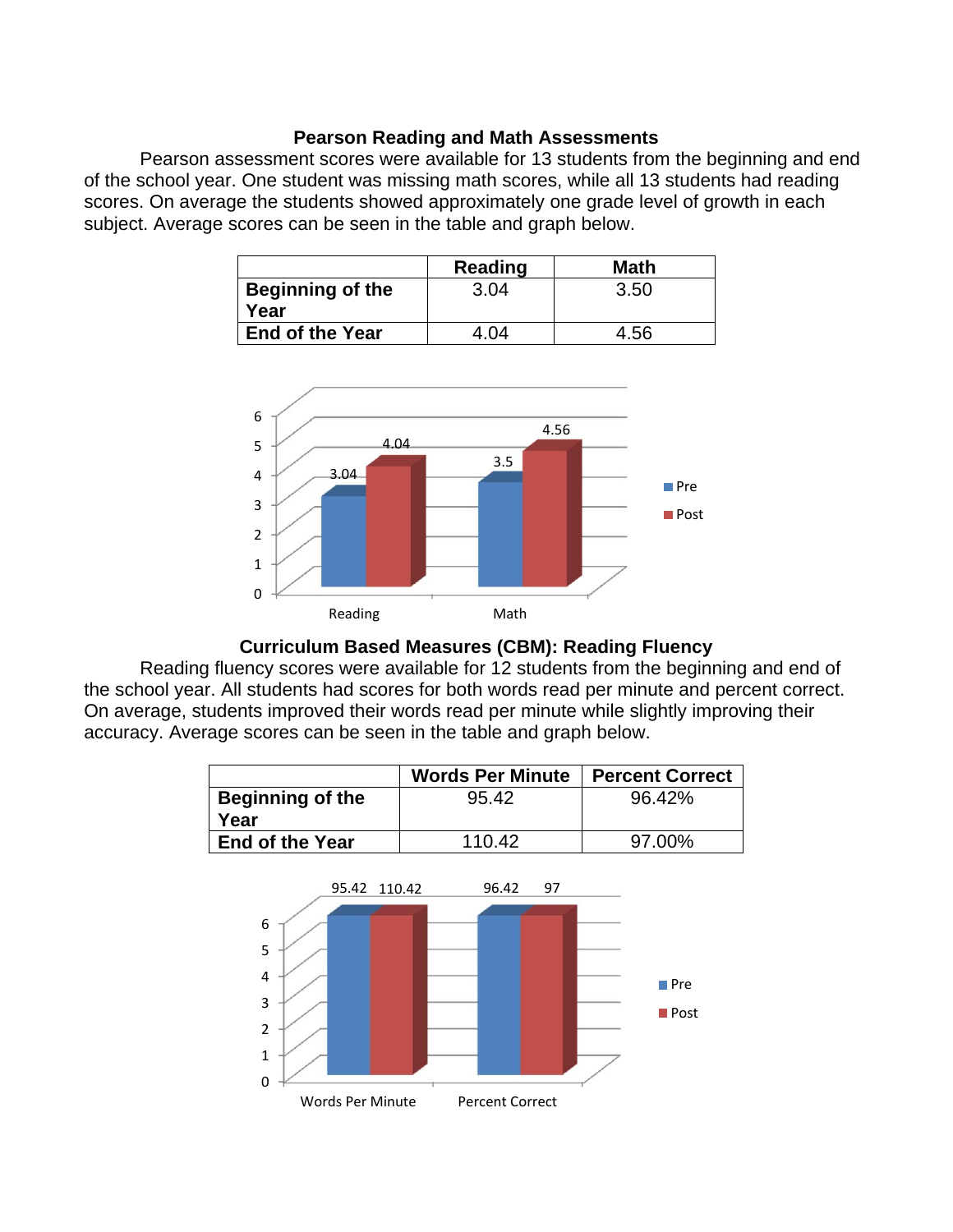### **Curriculum Based Measures (CBM): Writing Fluency**

Writing fluency scores were available for 12 students from the beginning and end of the year. All students had both number sequence and percent correct scores. On average the students improved their writing number sequence while also improving their accuracy. Average scores can be seen in the table and graphs below.

|                                 | <b>Number Sequence</b> | <b>Percent Correct</b> |
|---------------------------------|------------------------|------------------------|
| <b>Beginning of the</b><br>Year | 16.58                  | 92.33%                 |
| End of the Year                 | 33.50                  | 95.25%                 |

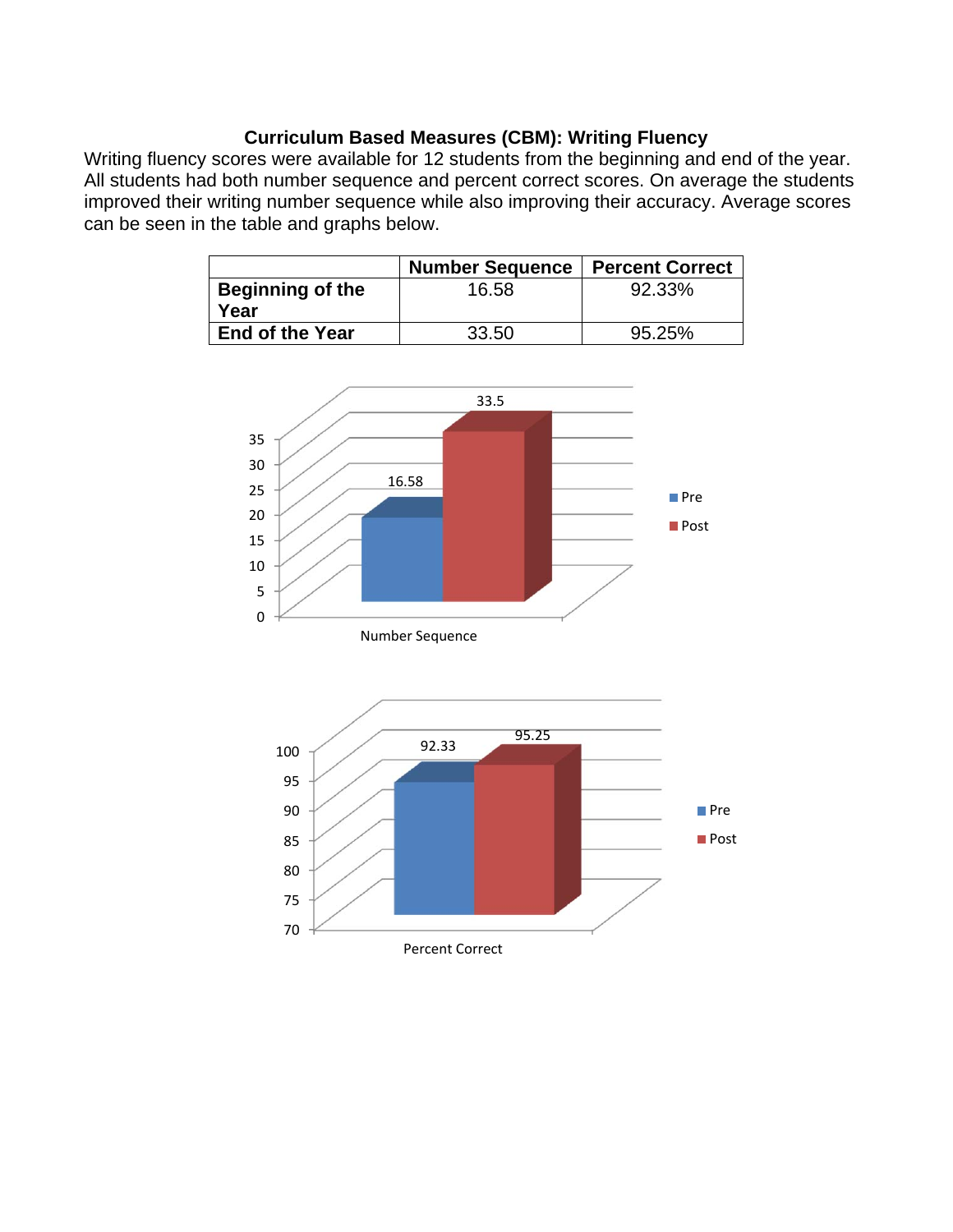### **X. Accountability**

### **California Department of Education Certification (CDE)**

The Spectrum Center Schools are all certified by the California Department of Education.

### **Schools Commission of the Western Association of Schools and Colleges Accreditation (WASC)**

The Spectrum Center Schools are all fully accredited by the Schools Commission of the Western Association of Schools and Colleges.

#### **Academic Performance Index (API)**

The API is not applicable to Non Public Schools.

### **XI. Postsecondary Preparation**

### **WorkAbility I**

Spectrum Center is a state-approved WorkAbility I Program (WAI) site. WorkAbility I is a California transition program and is funded and administered by the Special Education Division of the California Department of Education. The WorkAbility I Program provides resources for transition services with a primary focus on comprehensive pre-employment, work site training, and employment, along with follow-up services for youth in special education.

Spectrum's WAI program goal is to provide students with the skills necessary to maximize the level of independence and productivity in their lives, assisting them into a quality adult life.

The State WAI model requires service delivery, data collection, documentation, and reporting in line with WAI's Array of Services. The WAI Array includes, but is not limited to, career awareness and exploration, career counseling, vocational assessments, pre-employment activities that promote employment readiness, job search skills, and job retention, work training, and follow-up services. Spectrum's WAI Program strives to include as many elements of these services as "best practices", based on individual student's skills, abilities, and interests.

Spectrum's WAI program offers pre-vocational / vocational training, and pre-employment and career planning services for students 14-22 aligned as much as possible with each student's Individual Education Plans (IEP). As mandated in the IDEA 2004, and by the age of 16, transition planning, post-secondary goals, and individualized transition services will be addressed simultaneously with the development of the student's annual IEP goals. The Individual Transition Plan (ITP) is based on age-appropriate transition assessments. Measurable post-secondary goals are developed based on students' individual long-term objectives, interests, and preferences, and may include paid work training and other employment-related services. The development and practice of independent living skills are also a part of the long-term goals.

Pre-vocational and vocational training prepares students for future WAI subsidized or direct hire work training and employment opportunities, and includes, but is not limited to, pre-vocational/vocational tasks, mobility training, self-care, training in tolerance with time on task, work maturity standards and values, and the development of effective communication skills. The program features a strong community-based component. Research has shown that it is most productive for our students to learn skills in the natural environment where they will be later expected to demonstrate the skills. In this way, generalization is enhanced and independence maximized.